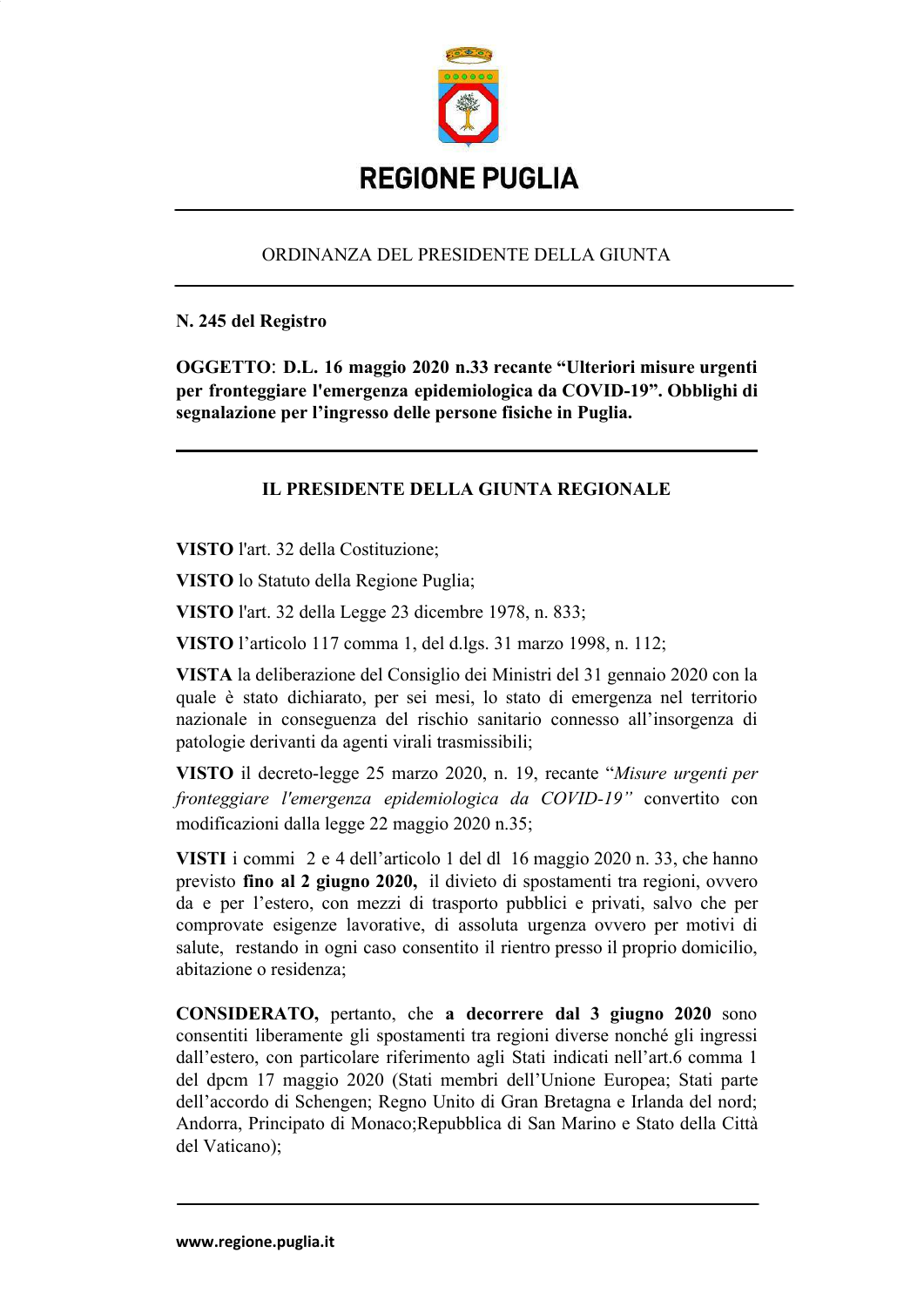

**EONSIDERATO** che sulla base dell'aggiornamento dei dati forniti dal Coordinamento regionale emergenze epidemiologiche riferito alla settimana  $22 - 28$  maggio, si registra una tendenziale conferma del calo dei contagi all'interno del territorio pugliese;

**FALUTATA** l'esigenza di continuare nell'accurata attività di sorveglianza sanitaria e di monitoraggio dell'andamento della situazione epidemiologica, ponendo in essere adeguate misure finalizzate alla prevenzione e contenimento del contagio, successivamente alla riapertura dei confini regionali e dall'estero;

**RITENUTO** che, a tal fine, sia necessario effettuare, quale adeguata e proporzionata misura di profilassi sul territorio regionale, il monitoraggio di tutti gli spostamenti e i trasferimenti che avvengono, con mezzi di trasporto pubblici o privati, da altre regioni o dall'estero, nel territorio pugliese, nel rispetto della libertà di spostamento stabilita dalle richiamate disposizioni nazionali;

**RAVVISATA** la sussistenza delle condizioni di necessità ed urgenza ai sensi dell'art.32 comma 3 della legge 23 dicembre 1978, n.833 in materia di igiene e sanità:

**SENTITO**, per quanto di competenza, il Capo Dipartimento Promozione della Salute della Regione Puglia;

#### emana la seguente **ORDINANZA**

## Art.1

Allo scopo di contrastare e contenere il diffondersi del virus COVID-19, si dispone:

- **6S E/; &'=/..';D9 &9( < \*+@\*;/ #:#:**J 4>449 09 Q93<;@9 V=<=CP9 CP9 <= spostino, si trasferiscano o facciano ingresso, in Puglia, da altre regioni o dall'estero, con mezzi di trasporto pubblici o privati:
	- segnalano lo spostamento, il trasferimento o l'ingresso mediante compilazione del modello di auto-segnalazione disponibile sul sito istituzionale della Regione Puglia;
	- dichiarano il luogo di provenienza ed il comune in cui soggiornano;
	- conservano per un periodo di trenta giorni l'elenco dei luoghi visitati e delle persone incontrate durante il soggiorno.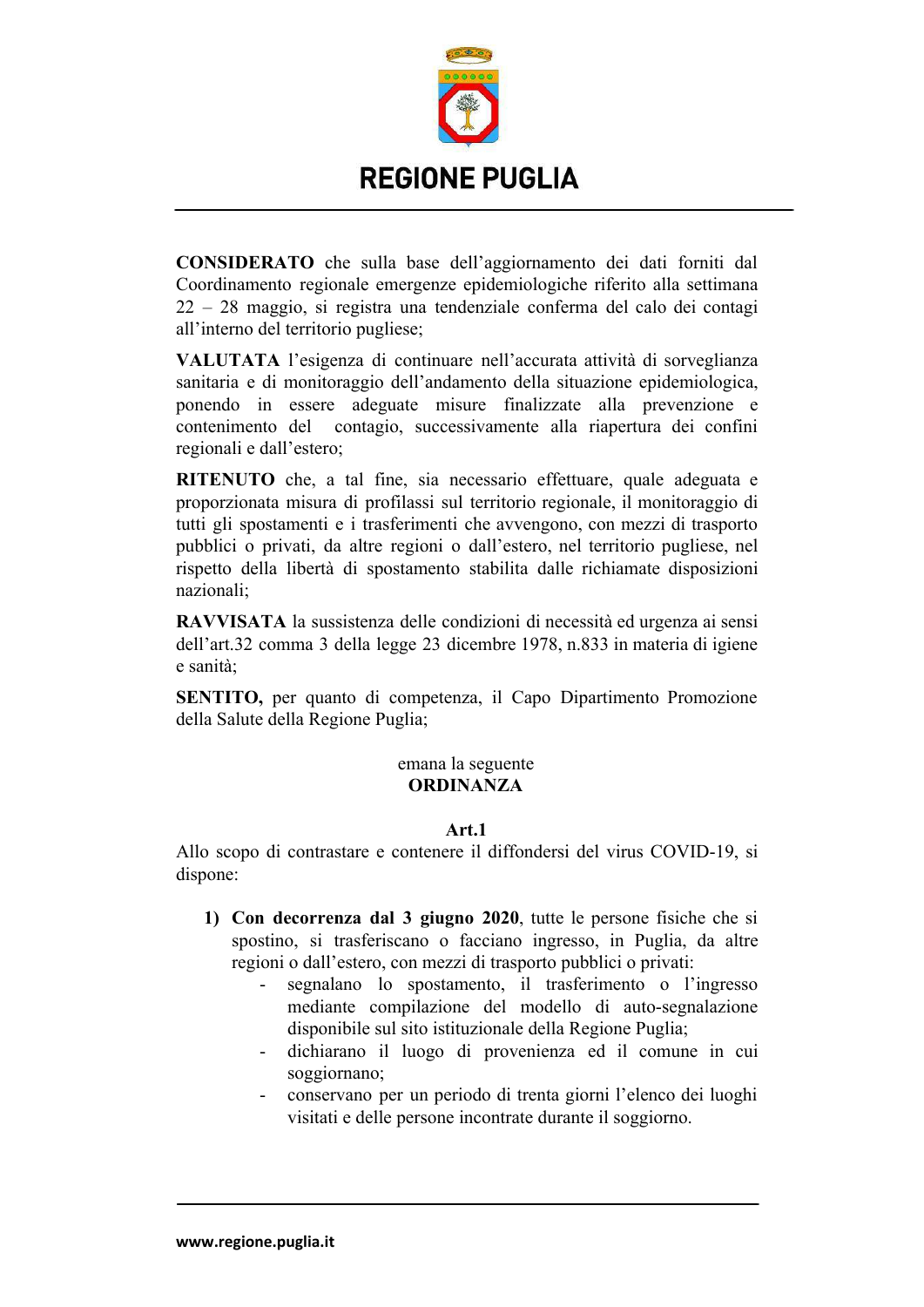

In pieno spirito di collaborazione, è vivamente consigliato di scaricare l'app "IMMUNI".

2) È esclusa l'applicabilità della misura di cui al precedente numero 1) agli spostamenti per esigenze lavorative, per motivi di salute, per ragioni di assoluta urgenza, nonché al transito e trasporto merci e a tutta la filiera produttiva da e per la Puglia.

## Art.  $2$

La mancata osservanza degli obblighi di cui alla presente ordinanza, salvo che il fatto costituisca reato, è punita con le sanzioni di cui all'articolo 2 comma 1 del decreto legge 16 maggio 2020 n. 33 e all'articolo 4, comma 1, del decreto legge 25 marzo 2020 n.19, convertito con modificazioni dalla legge 22 maggio 2020 n.35.

Del contenuto della presente ordinanza sarà data ampia diffusione sull'intero territorio regionale, a cura della Struttura "Comunicazione istituzionale".

La presente Ordinanza sarà pubblicata sul BURP, nonché inserita nella Raccolta Ufficiale dei Decreti e delle Ordinanze del Presidente della Giunta Regionale. Viene trasmessa, per gli adempimenti di legge, al Presidente del Consiglio dei Ministri, al Ministro della Salute, ai Prefetti e ai Sindaci dei Comuni della Puglia.

Avverso la presente Ordinanza è ammesso ricorso giurisdizionale innanzi al Tribunale Amministrativo Regionale nel termine di sessanta giorni dalla pubblicazione, ovvero ricorso straordinario al Capo dello Stato entro il termine di giorni centoventi.

Bari, addì 02 giugno 2020

Michele Emiliano



**EMILIANO MICHELE** 02.06.2020 19:12:41 UTC